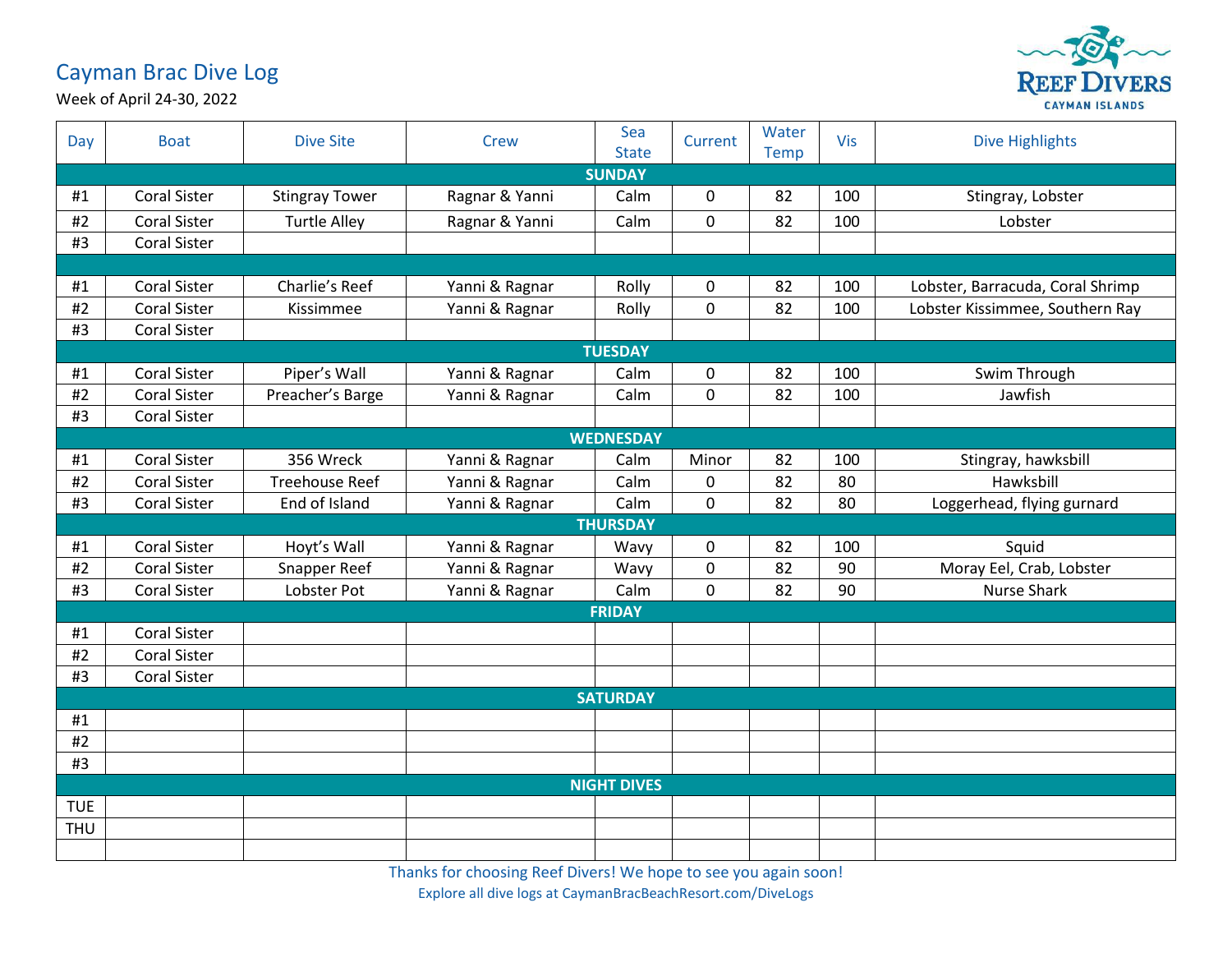## Cayman Brac Dive Log



Week of April 24-30, 2022

| Day             | <b>Boat</b>           | <b>Dive Site</b>      | <b>Crew</b>     | Sea<br><b>State</b> | Current          | Water<br>Temp | <b>Vis</b> | <b>Dive Highlights</b>                    |  |  |
|-----------------|-----------------------|-----------------------|-----------------|---------------------|------------------|---------------|------------|-------------------------------------------|--|--|
|                 | <b>SUNDAY</b>         |                       |                 |                     |                  |               |            |                                           |  |  |
| #1              | <b>Island Dreamer</b> | <b>Turtle Alley</b>   | Jucky & Frankie | Calm                | $\mathbf 0$      | 81            | 100        | Turtle, Stingray, Lobster, Clinging crab  |  |  |
| #2              | <b>Island Dreamer</b> | End of Island         | Jucky & Frankie | Calm                | $\overline{0}$   | 81            | 100        | Lobster, Pufferfish, Stingrays            |  |  |
| #3              | <b>Island Dreamer</b> | <b>Buccaneer</b>      | Jucky & Frankie | Calm                | $\mathbf 0$      | 81            | 100        | Turtle, cowfish, Dingbat, Scorpion Fish,  |  |  |
|                 |                       |                       |                 |                     |                  |               |            | <b>Flying Gurnard</b>                     |  |  |
|                 | <b>MONDAY</b>         |                       |                 |                     |                  |               |            |                                           |  |  |
| #1              | <b>Island Dreamer</b> | Piper's Wall          | Jucky & Frankie | Calm                | $\boldsymbol{0}$ | 81            | 100        | Lobster, Neck Crab, Barracuda             |  |  |
| #2              | <b>Island Dreamer</b> | <b>Atlantis Reef</b>  | Jucky & Frankie | Calm                | $\overline{0}$   | 81            | 100        | Eagle Ray, Turtle, Lobsters               |  |  |
| #3              | <b>Island Dreamer</b> | <b>Treehouse Reef</b> | Jucky & Frankie | Calm                | $\mathbf 0$      | 81            | 100        | Lobster, Clinging Crab, Stingray, Jawfish |  |  |
|                 | <b>TUESDAY</b>        |                       |                 |                     |                  |               |            |                                           |  |  |
| #1              | <b>Island Dreamer</b> | 356 Wreck             | Jucky & Frankie | Calm                | Moderate         | 81            | 100        | Dolphins, turtle, neck crab               |  |  |
| #2              | <b>Island Dreamer</b> | Snapper Reef          | Jucky & Frankie | Calm                | $\mathbf{0}$     | 81            | 100        | Spotted moray, lobster                    |  |  |
| #3              | <b>Island Dreamer</b> | Lobster Pot           | Jucky & Frankie | Calm                | $\mathbf 0$      | 81            | 100        | Jawfish eggs, headshield slug             |  |  |
|                 |                       |                       |                 | <b>WEDNESDAY</b>    |                  |               |            |                                           |  |  |
| #1              | <b>Island Dreamer</b> | Cemetery Wall         | Jucky & Frankie | Calm                | $\mathbf 0$      | 81            | 100        | Turtle, pufferfish                        |  |  |
| #2              | <b>Island Dreamer</b> | <b>Plymouth Rock</b>  | Jucky & Frankie | Calm                | $\mathbf 0$      | 81            | 100        | Barracuda, French angel                   |  |  |
| #3              | <b>Island Dreamer</b> | Preacher's Barge      | Jucky & Frankie | Calm                | $\mathbf 0$      | 81            | 100        | Peacock flounder                          |  |  |
|                 |                       |                       |                 | <b>THURSDAY</b>     |                  |               |            |                                           |  |  |
| #1              | <b>Island Dreamer</b> | <b>East Chute</b>     | Jucky & Frankie | Wavy                | Strong           | 81            | 100        | Reef Shark, Turtle, Moray Eel             |  |  |
| #2              | <b>Island Dreamer</b> | Charlie's Reef        | Jucky & Frankie | Wavy                | 0                | 81            | 60         | Lemon Ray, Hawksbill turtle               |  |  |
| #3              | <b>Island Dreamer</b> | <b>Turtle Alley</b>   | Jucky & Frankie | Wavy                | $\boldsymbol{0}$ | 81            | 100        | Crazy crab, Moray Eel                     |  |  |
|                 |                       |                       |                 | <b>FRIDAY</b>       |                  |               |            |                                           |  |  |
| #1              | <b>Island Dreamer</b> |                       |                 |                     |                  |               |            |                                           |  |  |
| #2              | <b>Island Dreamer</b> |                       |                 |                     |                  |               |            |                                           |  |  |
| #3              | <b>Island Dreamer</b> |                       |                 |                     |                  |               |            |                                           |  |  |
| <b>SATURDAY</b> |                       |                       |                 |                     |                  |               |            |                                           |  |  |
| #1              |                       |                       |                 |                     |                  |               |            |                                           |  |  |
| #2              |                       |                       |                 |                     |                  |               |            |                                           |  |  |
| #3              |                       |                       |                 |                     |                  |               |            |                                           |  |  |
|                 | <b>NIGHT DIVES</b>    |                       |                 |                     |                  |               |            |                                           |  |  |
| <b>TUE</b>      |                       |                       |                 |                     |                  |               |            |                                           |  |  |
| THU             |                       |                       |                 |                     |                  |               |            |                                           |  |  |

Thanks for choosing Reef Divers! We hope to see you again soon!

Explore all dive logs at CaymanBracBeachResort.com/DiveLogs